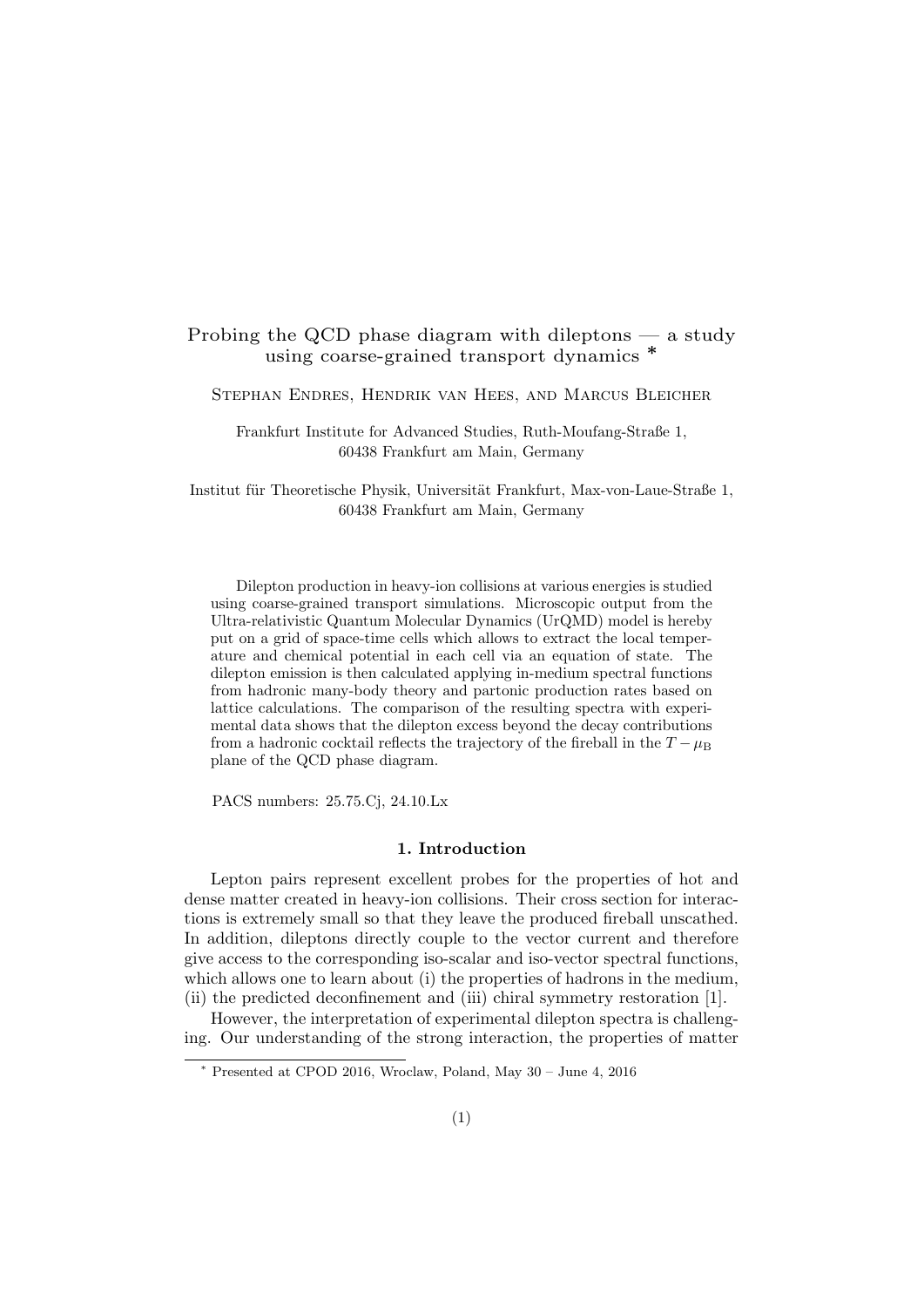and—in consequence—the processes driving the dynamics in a heavy-ion collision is still limited. Because a full solution of QCD from first principles is not possible yet, theory has to rely on the use of models. Basically there exist two different approaches for the description of heavy-ion collisions, and both have some advantages and disadvantages: While in macroscopic models such as fireball parameterizations or hydrodynamics the implementation of medium effects is straightforward, they require a short mean free path of the hadrons; in consequence they are only applicable at sufficiently high collision energies and only for the hot and dense stage of the reaction. On the other hand, microscopic transport approaches account for the individual hadron-hadron interactions at all stages of the collision, but effects of finite temperature and density as, e.g., spectral modifications or phase transitions are difficult to implement.

One option to further improve the theoretical description is to implement effective solutions for the full non-equilibrium quantum transport problem [2]. However this is an extremely difficult task which requires full selfconsistency. The second path is to connect the microscopic and macroscopic descriptions and combine the advantages of both pictures. Following the latter idea, the goal of the present work is to fully determine the macroscopic evolution from an underlying microscopic picture.

## 2. Coarse-graining approach

Based on the previous work by Huovinen and collaborators [3], the coarse-graining approach strongly simplifies the description obtained from the microscopic dynamics by reducing the information to a few thermodynamic quantities. As only a summarizing sketch of the approach can be given here, we refer for further details to Ref. [4].

In general, the model can be subdivided into three steps as follows:

- 1. A large ensemble of events is calculated with the UrQMD transport model [5], which describes the positions and momenta of all hadrons in the system for each time-step. A sufficient number of events is necessary to obtain a smooth distribution function  $f(x, p, t)$ . The output is then put on a space-time grid of small cells, which allows to determine the local baryon four-flow  $j_{\rm B}^{\mu}$  $\frac{\mu}{B}$  and the energy-momentum tensor  $T^{\mu\nu}$ . Applying Eckart's requirement of vanishing baryon flow, one can define the rest-frame for each cell and determine the local energy and baryon density,  $\varepsilon$  and  $\rho_{\rm B}$ .
- 2. To obtain the temperature T and chemical potential  $\mu$ B in each cell an equation of state (EoS) is required, which relates the thermodynamic quantities to the local densities  $\varepsilon$  and  $\rho_{\rm B}$ . We here use (i) a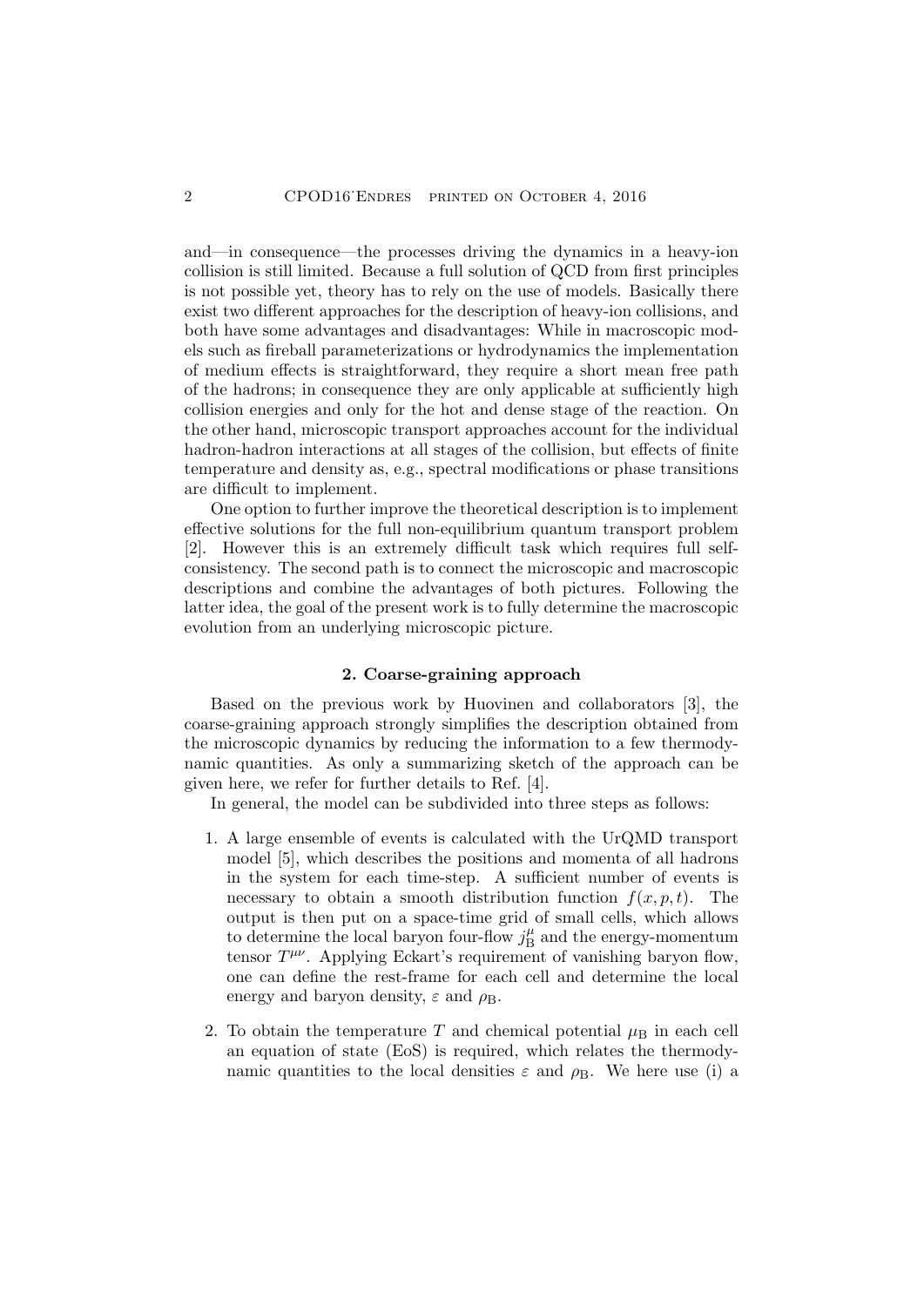

Fig. 1. Thermal dilepton emission in dependence on  $\mu_B$ . The results are shown for central Au+Au collisions at the FAIR energies  $E_{\text{lab}} = 2$  and  $35 \text{ AGeV}$  as well as for the top RHIC energy  $\sqrt{s} = 200 \text{ AGeV}$ . Only the hadronic emission, i.e., the yield for  $T < 170$  MeV, is considered.

hadron-gas EoS [6] for  $T \leq 170 \,\text{MeV}$  and (ii) an EoS fitted to lattice calculations [7] for higher temperatures. While the hadron-gas EoS provides good consistency with the underlying microscopic dynamics because it includes the same degrees of freedom as the UrQMD model, the lattice EoS is necessary for a correct description of the deconfined phase above the critical temperature. To account for deviations from chemical equilibrium, also the local pion chemical potential is extracted.

3. With given T and  $\mu_B$ , one can calculate the thermal dilepton emission for each cell. In a system in equilibrium the production rate is determined by the imaginary part of the electromagnetic current-current correlator  $\Pi^{(ret)}$ , which is (in the hadronic phase) related to the spectral distributions of the light vector mesons up to  $M = 1 \text{ GeV}/c^2$ , according to the current-field identity. To include medium effects we use state-of-the-art spectral functions for the  $\rho$  and  $\omega$  meson from hadronic many-body theory [8]. At higher masses  $\Pi^{(ret)}$  is dominated by a continuum of multi-meson states, for which the rates are obtained using a chiral-reduction approach [9]. In the QGP phase the main contribution to the dilepton production is given by quark-antiquark annihilation. Here we apply thermal emission rates obtained from lattice calculations [10].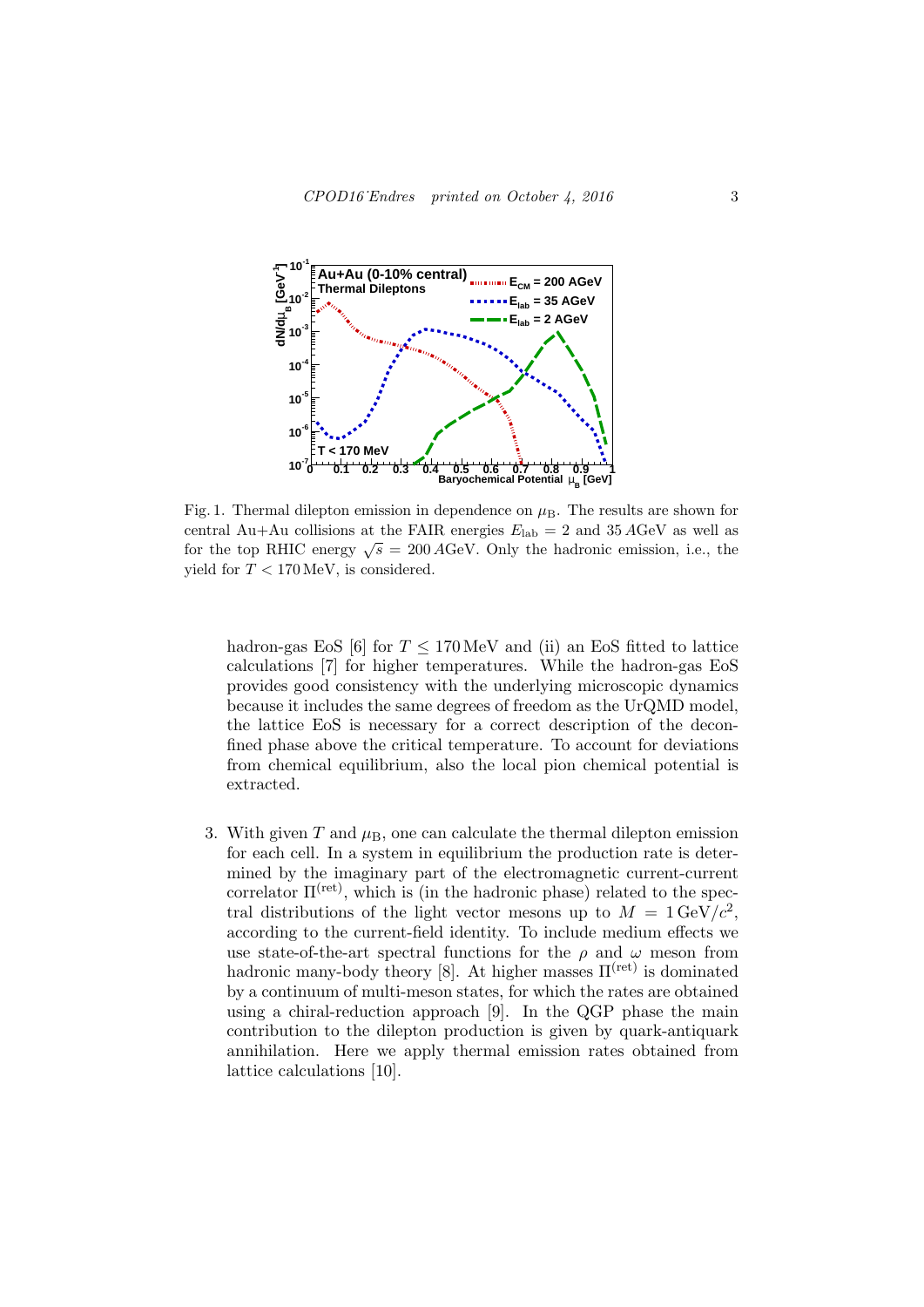

Fig. 2. Thermal dilepton invariant mass spectra  $dN/(dy dM)$  for central Au+Au collisions and the same energies as considered considered in Fig. 1. The results show the yield at mid-rapidity,  $|y_{ee}| < 0.5$ .

### 3. Summary of results

Dilepton production from SIS 18 up to LHC energies has been studied in detail with the coarse-graining approach; the corresponding results (compared to experimental data) can be found in Ref. [4]. They show that at all energies the measured dilepton excess over the hadronic decay cocktail can be interpreted as an effect of medium-modified spectral distributions, reflecting the emission conditions. In these proceedings, we focus on the connection between the trajectory of the fireball in the QCD phase diagram and the resulting dilepton spectra.

In Fig. 1 the thermal hadronic dilepton yield for central Au+Au collisions in relation to the value of  $\mu_B$  at the source (i.e., in the emitting cell) is shown for different collision energies from FAIR to RHIC. Within this energy range one observes a strong variation of the baryochemical potential: While for  $E_{\rm lab} = 2 A GeV$  one finds a clear peak of the thermal dilepton emission for  $\mu_B = 0.7 - 0.9 \,\text{GeV}$ , most lepton pairs at RHIC stem from cells with (nearly) vanishing baryochemical potential. Consequently, strong baryonic effects on the spectral shapes of the vector mesons can be expected for low FAIR energies, while their influence gradually decreases when going to higher collision energies. At the same time, the temperature increases from a maximum value of  $T \approx 100 \,\text{MeV}$  at the lower FAIR energies up to From a maximum value of  $T \approx 100$  MeV at the lower FAIR end 400 – 500 MeV for  $\sqrt{s} = 200$  AGeV at RHIC (not shown here).

How do the thermodynamic properties of the fireball show up in the